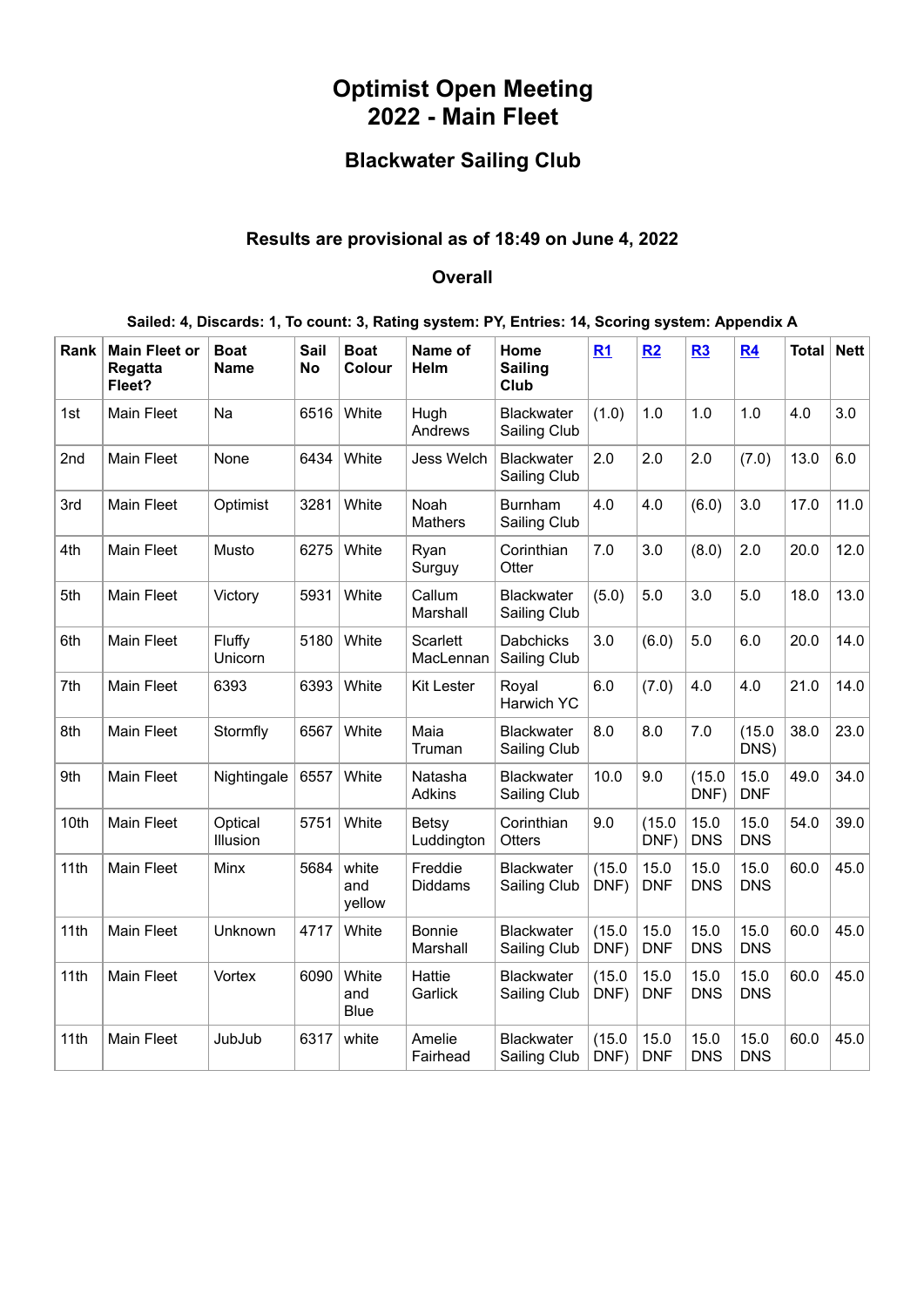|  |  |  | Start: Start 1, Finishes: Place |  |
|--|--|--|---------------------------------|--|
|--|--|--|---------------------------------|--|

<span id="page-1-0"></span>

| Rank $ $       | <b>Main Fleet or Regatta</b><br>Fleet? | <b>Boat Name</b>    | Sail<br><b>No</b> | <b>Boat Colour</b>       | Name of Helm                 | <b>Home Sailing</b><br>Club       | <b>Place</b>            | <b>Points</b> |
|----------------|----------------------------------------|---------------------|-------------------|--------------------------|------------------------------|-----------------------------------|-------------------------|---------------|
| 1              | Main Fleet                             | Na                  | 6516              | White                    | <b>Hugh Andrews</b>          | <b>Blackwater Sailing</b><br>Club | $\mathbf{1}$            | 1.0           |
| $\overline{2}$ | <b>Main Fleet</b>                      | None                | 6434              | White                    | <b>Jess Welch</b>            | <b>Blackwater Sailing</b><br>Club | $\overline{2}$          | 2.0           |
| 3              | Main Fleet                             | Fluffy<br>Unicorn   | 5180              | White                    | <b>Scarlett</b><br>MacLennan | Dabchicks Sailing<br>Club         | 3                       | 3.0           |
| 4              | <b>Main Fleet</b>                      | Optimist            | 3281              | White                    | Noah Mathers                 | <b>Burnham Sailing</b><br>Club    | $\overline{\mathbf{4}}$ | 4.0           |
| 5              | <b>Main Fleet</b>                      | Victory             | 5931              | White                    | <b>Callum Marshall</b>       | <b>Blackwater Sailing</b><br>Club | 5                       | 5.0           |
| 6              | Main Fleet                             | 6393                | 6393              | White                    | <b>Kit Lester</b>            | Royal Harwich YC                  | 6                       | 6.0           |
| 7              | <b>Main Fleet</b>                      | Musto               | 6275              | White                    | Ryan Surguy                  | <b>Corinthian Otter</b>           | $\overline{7}$          | 7.0           |
| 8              | <b>Main Fleet</b>                      | Stormfly            | 6567              | White                    | Maia Truman                  | <b>Blackwater Sailing</b><br>Club | 8                       | 8.0           |
| 9              | <b>Main Fleet</b>                      | Optical<br>Illusion | 5751              | White                    | Betsy<br>Luddington          | <b>Corinthian Otters</b>          | 9                       | 9.0           |
| 10             | <b>Main Fleet</b>                      | Nightingale         | 6557              | White                    | Natasha Adkins               | <b>Blackwater Sailing</b><br>Club | 10                      | 10.0          |
| 11             | <b>Main Fleet</b>                      | Minx                | 5684              | white and<br>yellow      | Freddie<br><b>Diddams</b>    | <b>Blackwater Sailing</b><br>Club | <b>DNF</b>              | 15.0          |
| 11             | <b>Main Fleet</b>                      | Unknown             | 4717              | White                    | <b>Bonnie Marshall</b>       | <b>Blackwater Sailing</b><br>Club | <b>DNF</b>              | 15.0          |
| 11             | <b>Main Fleet</b>                      | Vortex              | 6090              | White and<br><b>Blue</b> | <b>Hattie Garlick</b>        | <b>Blackwater Sailing</b><br>Club | <b>DNF</b>              | 15.0          |
| 11             | <b>Main Fleet</b>                      | JubJub              | 6317              | white                    | Amelie<br>Fairhead           | <b>Blackwater Sailing</b><br>Club | <b>DNF</b>              | 15.0          |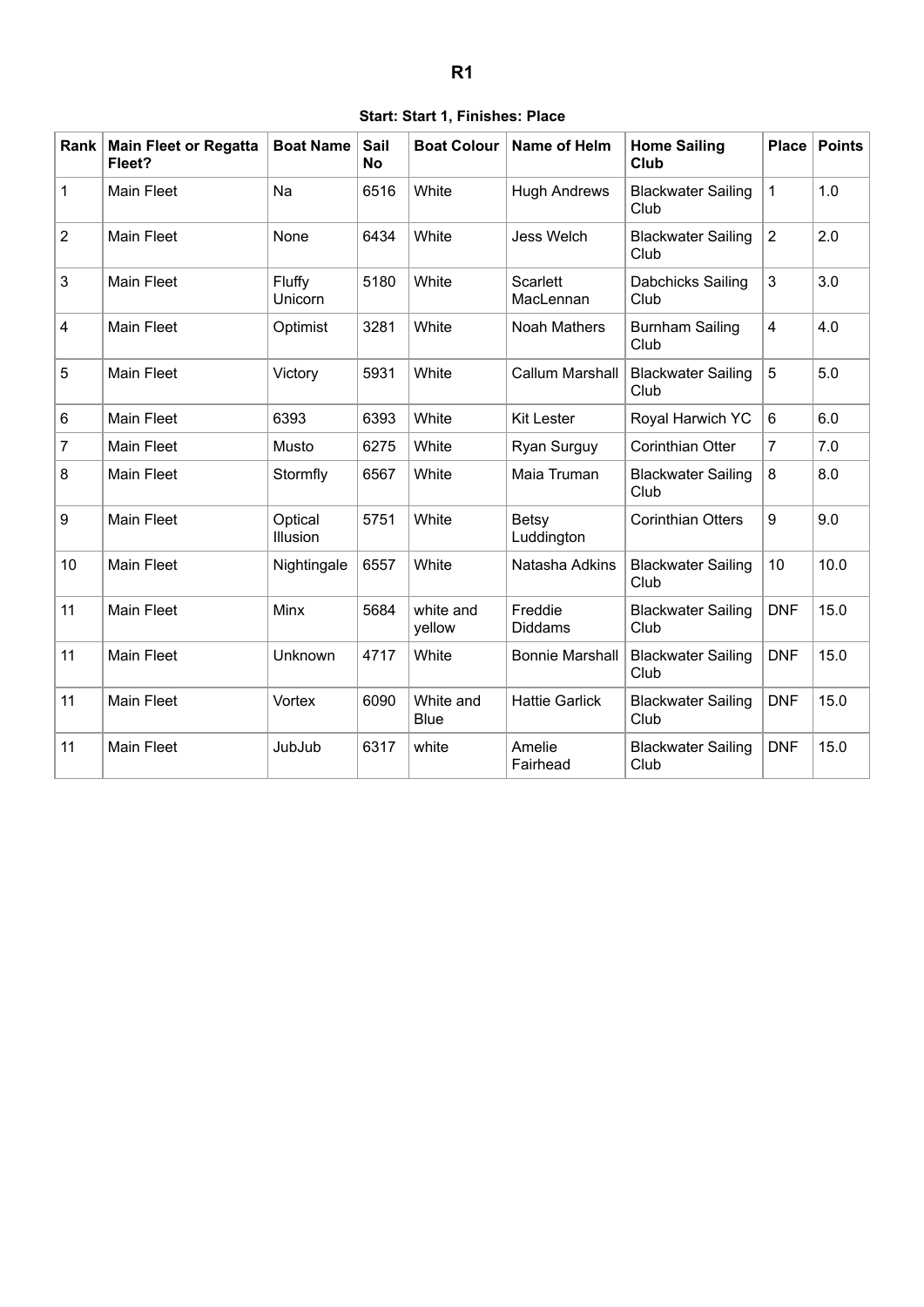|  |  |  | Start: Start 1, Finishes: Place |  |
|--|--|--|---------------------------------|--|
|--|--|--|---------------------------------|--|

<span id="page-2-0"></span>

| Rank           | <b>Main Fleet or Regatta</b><br>Fleet? | <b>Boat Name</b>    | Sail<br><b>No</b> | <b>Boat Colour</b>       | <b>Name of Helm</b>          | <b>Home Sailing</b><br>Club       | <b>Place</b>   | <b>Points</b> |
|----------------|----------------------------------------|---------------------|-------------------|--------------------------|------------------------------|-----------------------------------|----------------|---------------|
| 1              | <b>Main Fleet</b>                      | Na                  | 6516              | White                    | <b>Hugh Andrews</b>          | <b>Blackwater Sailing</b><br>Club | $\mathbf{1}$   | 1.0           |
| $\overline{2}$ | <b>Main Fleet</b>                      | None                | 6434              | White                    | <b>Jess Welch</b>            | <b>Blackwater Sailing</b><br>Club | $\overline{2}$ | 2.0           |
| 3              | <b>Main Fleet</b>                      | Musto               | 6275              | White                    | Ryan Surguy                  | <b>Corinthian Otter</b>           | 3              | 3.0           |
| 4              | <b>Main Fleet</b>                      | Optimist            | 3281              | White                    | <b>Noah Mathers</b>          | <b>Burnham Sailing</b><br>Club    | 4              | 4.0           |
| 5              | <b>Main Fleet</b>                      | Victory             | 5931              | White                    | <b>Callum Marshall</b>       | <b>Blackwater Sailing</b><br>Club | 5              | 5.0           |
| 6              | Main Fleet                             | Fluffy<br>Unicorn   | 5180              | White                    | <b>Scarlett</b><br>MacLennan | Dabchicks Sailing<br>Club         | 6              | 6.0           |
| 7              | <b>Main Fleet</b>                      | 6393                | 6393              | White                    | <b>Kit Lester</b>            | Royal Harwich YC                  | $\overline{7}$ | 7.0           |
| 8              | <b>Main Fleet</b>                      | Stormfly            | 6567              | White                    | Maia Truman                  | <b>Blackwater Sailing</b><br>Club | 8              | 8.0           |
| 9              | <b>Main Fleet</b>                      | Nightingale         | 6557              | White                    | Natasha Adkins               | <b>Blackwater Sailing</b><br>Club | 9              | 9.0           |
| 10             | <b>Main Fleet</b>                      | Optical<br>Illusion | 5751              | White                    | Betsy<br>Luddington          | <b>Corinthian Otters</b>          | <b>DNF</b>     | 15.0          |
| 10             | <b>Main Fleet</b>                      | Minx                | 5684              | white and<br>yellow      | Freddie<br><b>Diddams</b>    | <b>Blackwater Sailing</b><br>Club | <b>DNF</b>     | 15.0          |
| 10             | <b>Main Fleet</b>                      | <b>Unknown</b>      | 4717              | White                    | <b>Bonnie Marshall</b>       | <b>Blackwater Sailing</b><br>Club | <b>DNF</b>     | 15.0          |
| 10             | <b>Main Fleet</b>                      | Vortex              | 6090              | White and<br><b>Blue</b> | <b>Hattie Garlick</b>        | <b>Blackwater Sailing</b><br>Club | <b>DNF</b>     | 15.0          |
| 10             | <b>Main Fleet</b>                      | JubJub              | 6317              | white                    | Amelie<br>Fairhead           | <b>Blackwater Sailing</b><br>Club | <b>DNF</b>     | 15.0          |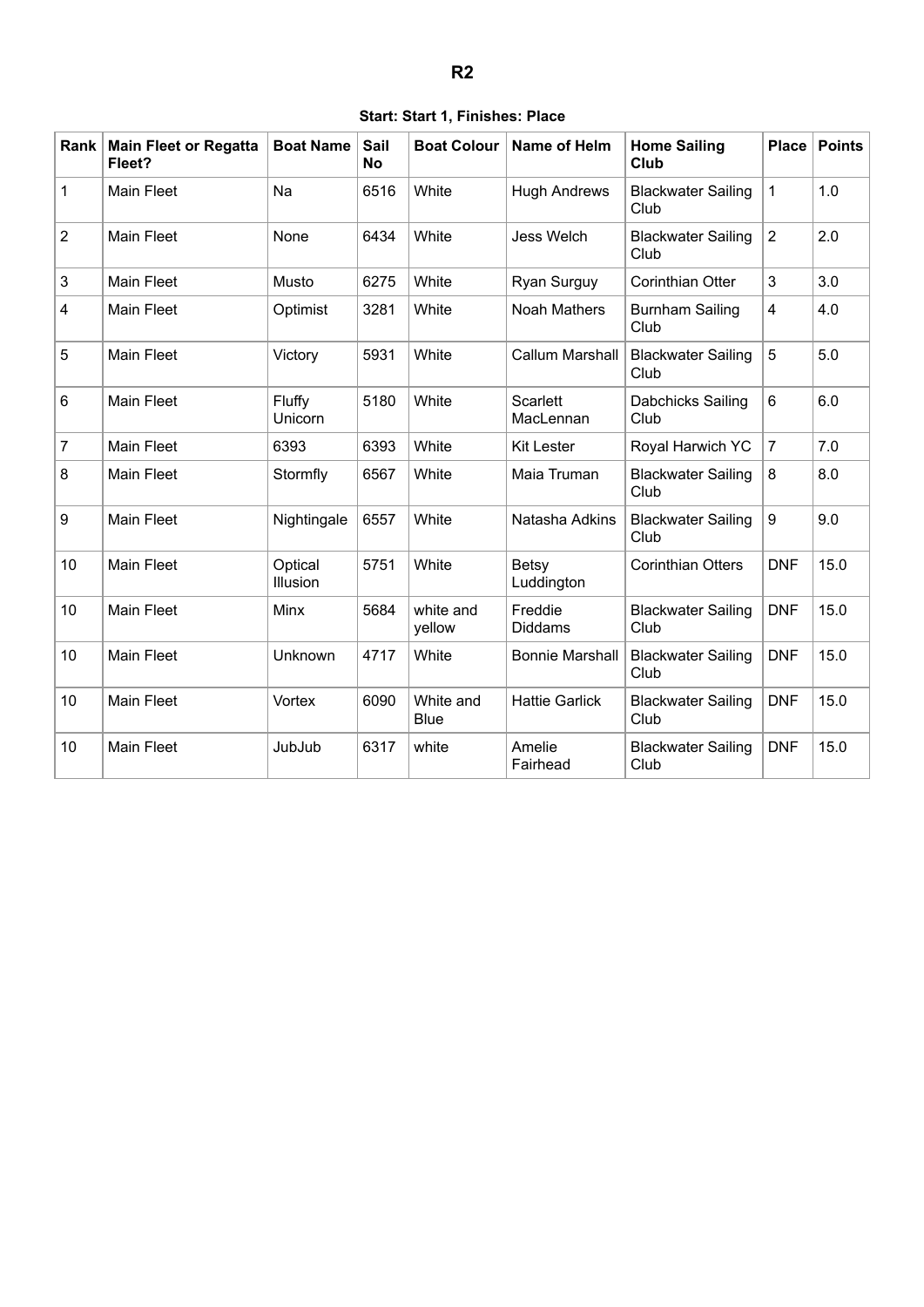|  |  |  | Start: Start 1, Finishes: Place |  |
|--|--|--|---------------------------------|--|
|--|--|--|---------------------------------|--|

<span id="page-3-0"></span>

| Rank           | <b>Main Fleet or Regatta</b><br>Fleet? | <b>Boat Name</b>    | Sail<br><b>No</b> | <b>Boat Colour</b>       | <b>Name of Helm</b>          | <b>Home Sailing</b><br>Club       | <b>Place</b>   | <b>Points</b> |
|----------------|----------------------------------------|---------------------|-------------------|--------------------------|------------------------------|-----------------------------------|----------------|---------------|
| $\mathbf{1}$   | <b>Main Fleet</b>                      | Na                  | 6516              | White                    | <b>Hugh Andrews</b>          | <b>Blackwater Sailing</b><br>Club | $\mathbf{1}$   | 1.0           |
| $\overline{2}$ | <b>Main Fleet</b>                      | None                | 6434              | White                    | Jess Welch                   | <b>Blackwater Sailing</b><br>Club | $\overline{2}$ | 2.0           |
| 3              | <b>Main Fleet</b>                      | Victory             | 5931              | White                    | <b>Callum Marshall</b>       | <b>Blackwater Sailing</b><br>Club | 3              | 3.0           |
| 4              | <b>Main Fleet</b>                      | 6393                | 6393              | White                    | <b>Kit Lester</b>            | Royal Harwich YC                  | $\overline{4}$ | 4.0           |
| 5              | Main Fleet                             | Fluffy<br>Unicorn   | 5180              | White                    | <b>Scarlett</b><br>MacLennan | Dabchicks Sailing<br>Club         | 5              | 5.0           |
| 6              | <b>Main Fleet</b>                      | Optimist            | 3281              | White                    | <b>Noah Mathers</b>          | <b>Burnham Sailing</b><br>Club    | 6              | 6.0           |
| $\overline{7}$ | <b>Main Fleet</b>                      | Stormfly            | 6567              | White                    | Maia Truman                  | <b>Blackwater Sailing</b><br>Club | $\overline{7}$ | 7.0           |
| 8              | <b>Main Fleet</b>                      | Musto               | 6275              | White                    | Ryan Surguy                  | <b>Corinthian Otter</b>           | 8              | 8.0           |
| 9              | <b>Main Fleet</b>                      | Nightingale         | 6557              | White                    | Natasha Adkins               | <b>Blackwater Sailing</b><br>Club | <b>DNF</b>     | 15.0          |
| 9              | <b>Main Fleet</b>                      | Optical<br>Illusion | 5751              | White                    | Betsy<br>Luddington          | <b>Corinthian Otters</b>          | <b>DNS</b>     | 15.0          |
| 9              | Main Fleet                             | Minx                | 5684              | white and<br>yellow      | Freddie<br><b>Diddams</b>    | <b>Blackwater Sailing</b><br>Club | <b>DNS</b>     | 15.0          |
| 9              | <b>Main Fleet</b>                      | Unknown             | 4717              | White                    | <b>Bonnie Marshall</b>       | <b>Blackwater Sailing</b><br>Club | <b>DNS</b>     | 15.0          |
| 9              | <b>Main Fleet</b>                      | Vortex              | 6090              | White and<br><b>Blue</b> | <b>Hattie Garlick</b>        | <b>Blackwater Sailing</b><br>Club | <b>DNS</b>     | 15.0          |
| 9              | <b>Main Fleet</b>                      | JubJub              | 6317              | white                    | Amelie<br>Fairhead           | <b>Blackwater Sailing</b><br>Club | <b>DNS</b>     | 15.0          |